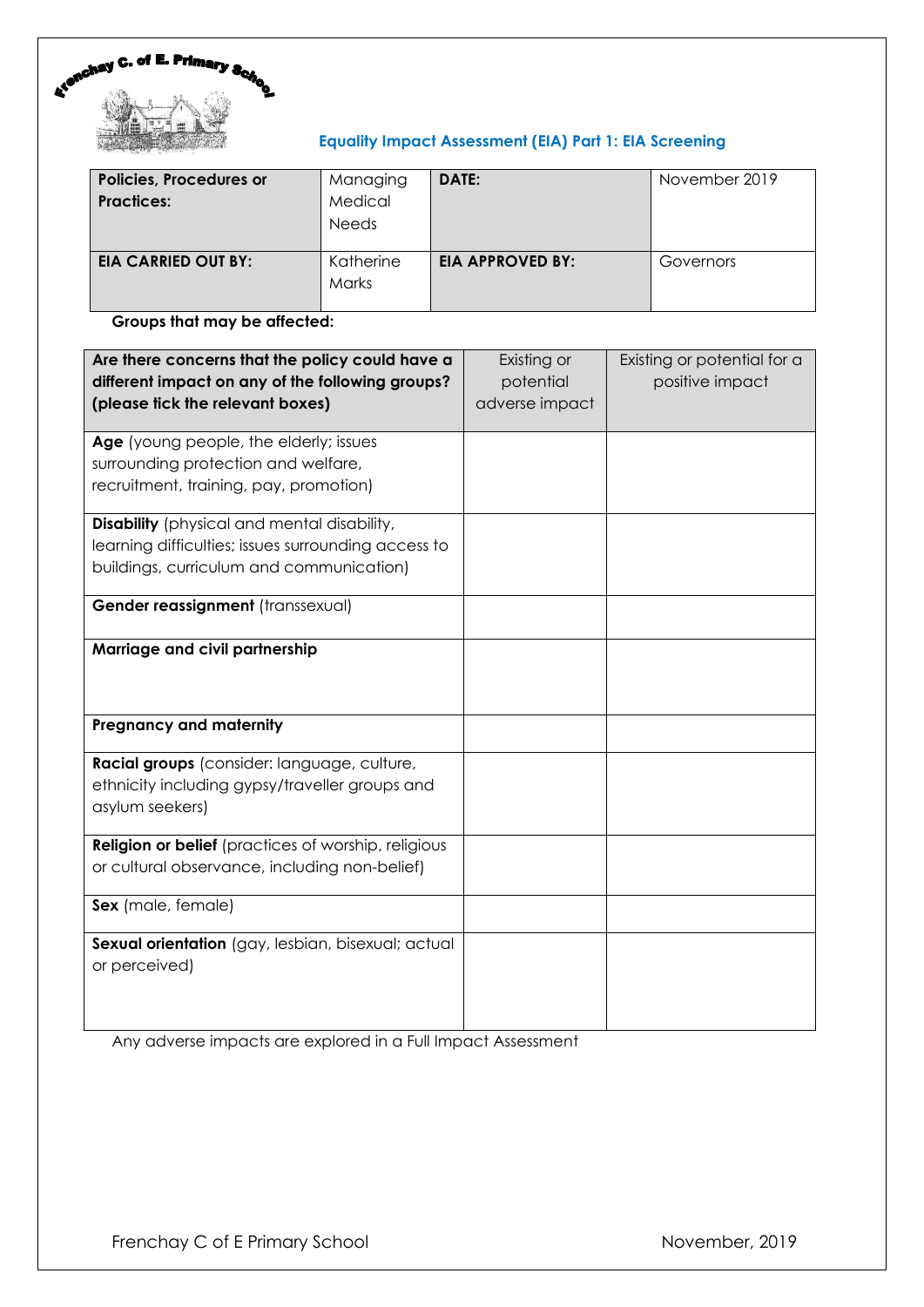## **FRENCHAY C OF E PRIMARY SCHOOL**

#### **Believe, Belong, Become**

# **POLICY FOR MANAGING MEDICAL NEEDS**

### 1 – **Statement**

The school will properly support pupils at school with medical conditions so that they have full access to education, including school trips and physical education. The school will also put in place procedures to deal with emergency medical needs.

The school will work together with local authorities, health professionals and other support services to ensure that children with medical needs receive a full education. In some cases this will require flexibility and involve, for example, programmes of study that rely on part-time attendance at school in combination with alternative provision arranged by the local authority. Consideration will be given to how children will be reintegrated back into school after periods of absence.

No child with a medical condition will be denied admission or prevented from taking up a place in school because arrangements for their medical condition have not been made. However, in line with our safeguarding duties, we will ensure that pupils' health is not put at unnecessary risk from, for example, infectious diseases. We retain the right not to accept a child at school at times where it would be detrimental to the health of that child or to others.

For EYFS children please also refer to the statutory framework for more guidance. Managing Medical needs in school is in line with the S Glos Council Education Service guidelines.

## **2 — Definitions**

2.1 **Short term medication** — medication which is needed to allow a pupil to return to Frenchay Church of England Primary School following an absence due to sickness where medication is required to complete a course e.g antibiotics and where administration will be required for a week or less.

2.2 **Long term medication** — medication required to manage a long-term medical need i.e asthma, epilepsy where administration will be required for an extended period.

2.3 **Specific Medical Conditions** – where plans need to be in place i.e: Emergency for the welfare of the child and awareness of the condition for the whole school community

## **3 – Procedures**

3.1 Overall responsibility for the implementation and reviewing of the Managing medical needs policy will be the Head Teacher of the school.

3.2 Responsibility for ensuring sufficient staff are suitably trained is the Head Teacher of the school. The Head Teacher will ensure that all the relevant staff are aware of a child's conditions by communication by South Glos email system, staff meetings, Teaching Assistant meetings and individual conversations. Information shared will be confidential with only the relevant persons involved.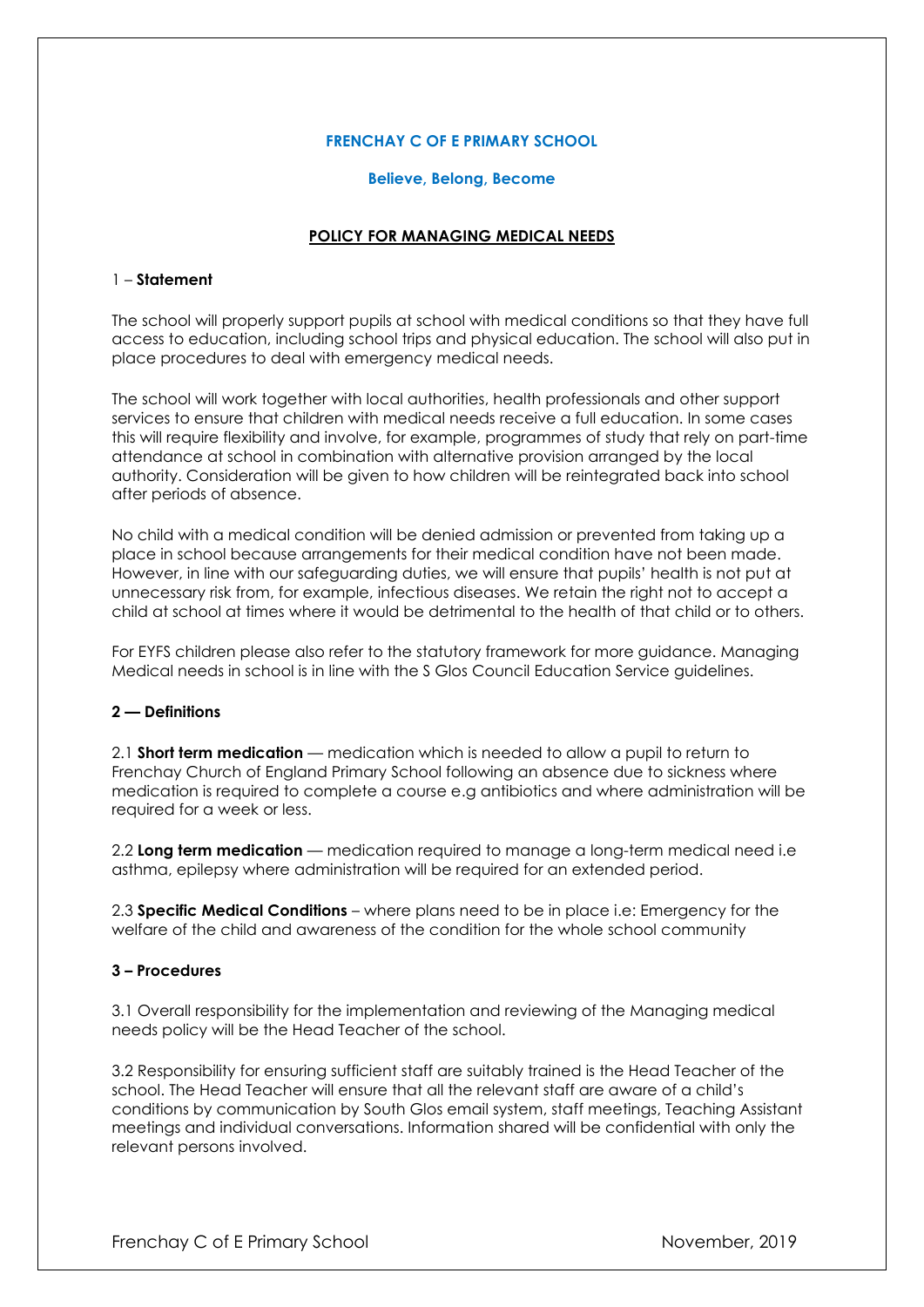3.3 In the case of a staff member being absent who is directly involved with a child the Head Teacher, Senior Leadership Team and/or SENCo will put cover arrangements in place and will be responsible for briefing supply teachers and appropriate adults working with the child.

3.4 The school in conjunction with the Head Teacher and Class Teacher will be responsible for ensuring that all relevant risk assessments have been undertaken and are in place to ensure that the child will be able to fully access any school trips and other activities outside of the normal timetable.

3.5 If the medical condition requires a Health Care plan to be put in place then this will be drawn up and agreed between the School Administrator in consultation with the Head Teacher, Class Teacher, SENCo, Parents, School Nurse and any other relevant parties. The Health Care plan will be reviewed annually between the Class Teacher, Parents and Head Teacher.

3.6 Parents should be aware that the school is unable to administer medication to children 12 or under without the written permission of parents and information on the child's medical need and the medication required. Parents must complete a Request to Administer Medication Form (Appendix 2).

3.7 Administration by school staff is purely voluntary and the school is under no legal obligation to administer medicines.

3.7.1. For short term medication the school will look at individual requests but will only administer medication when agreed by the Head Teacher and only when a written request is received. Short term medication such as antibiotics will not be issued by school staff these should be administered by the parent/carer.

3.7.2. For long term medication where there is a health plan drawn up by health professionals, the school will endeavour to establish individual staff who are willing to administer regular or emergency medicines. The identified staff will receive specific training from the School Nurse.

## **4 Managing Medicine**

4.1 No pupil is allowed to keep prescription or non-prescription medicines, including cough/throat sweets, in school. Asthma medication should be kept in the class, cough/throat sweets should be given to the teacher and all other medicines must be handed into the office.

4.2 Assessment of Request to Administer Medication.

Parents must complete a request to administer medication form from the school office and hand over the medicine and form in person to ensure office staff can ask any relevant questions. The Headteacher or members of the Senior Management Team will establish if there is a member of staff willing to administer medicine following receipt of a request form.

Staff will only be deemed competent to administer oral medicine. For eye drops or ear drops parents will need to decide for themselves if the staff member willing to administer them is competent. No other form of administration can be carried out without specific training. If there is no member of staff willing to administer medicine as requested, then parents will be informed that the request has been turned down. Parents will need to seek alternative arrangements for the administering of the medication.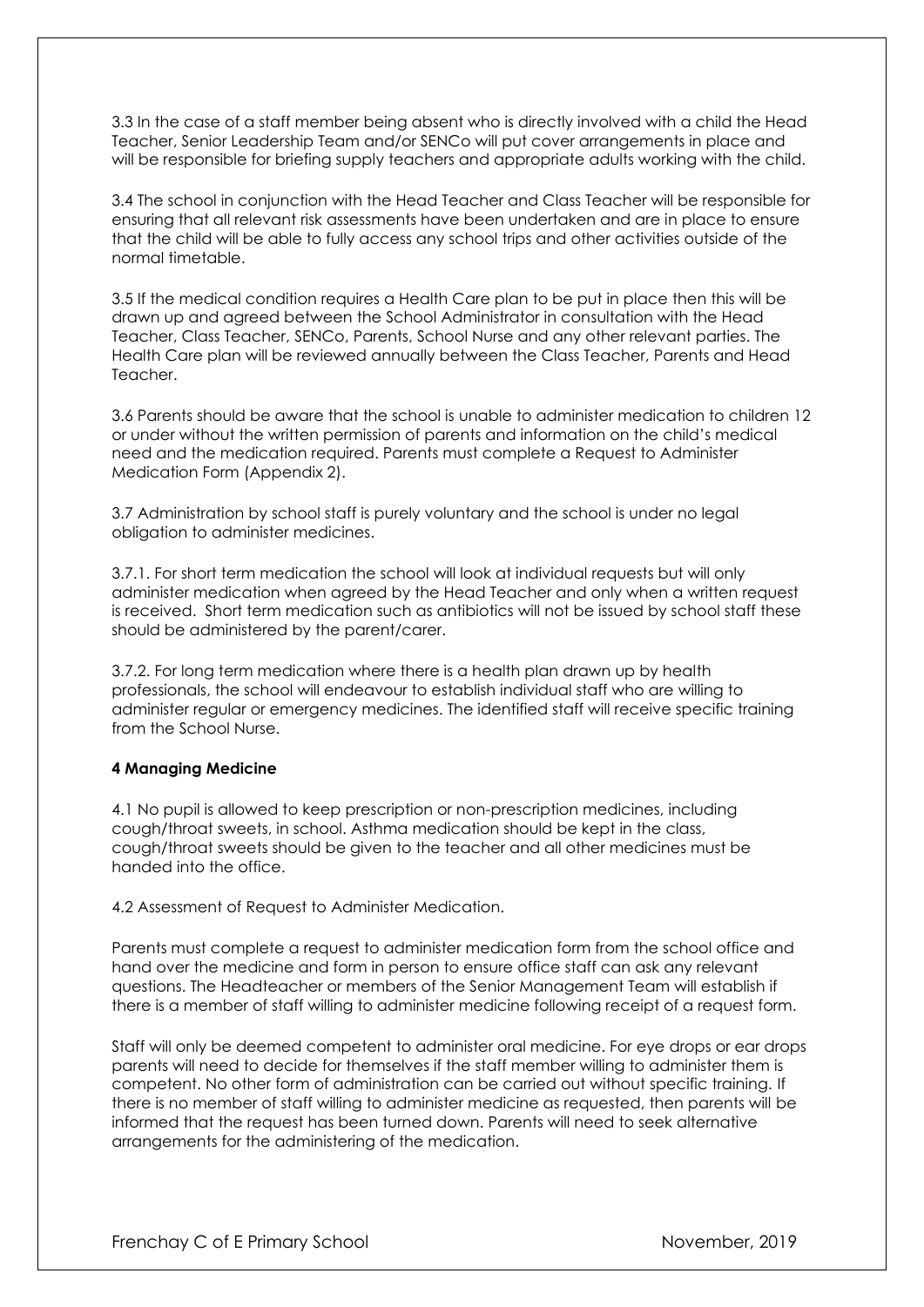The school will keep medicine under the correct conditions i.e. in the fridge; other medicines will be locked in the medicine cabinet. Arrangements will be put in place for children who are competent to manage their own health needs and medicine.

4.3 All staff will have training annually in how to administer an epipen. (Also see Allergy Policy)

4.4 The following procedures are to be followed when notification is received that a pupil has a medical condition.

4.5 A parent or a health care professional informs the school that:

\* a child has been newly diagnosed, or;

\* is due to attend a new school, or;

\* is due to return to school after a long-term absence or

\* has medical needs that have changed.

- The Head Teacher co-ordinates a meeting to discuss the child's medical support needs, and identifies the member of school staff who will provide support to the pupil.
- A meeting will be held to discuss and agree on the need for an Individual Healthcare Plan (IHCP). The meeting will include key school staff, child, parent, relevant healthcare professional and other medical/healthcare clinician as appropriate (or to consider written evidence provided by them).
- An IHCP will be developed in partnership, and the meeting will determine who will take the lead on writing it. Input from a healthcare professional must be provided.
- School staff training needs will be identified.
- Healthcare professional commissions or delivers appropriate training and staff are signed off as competent. A review date for the training will be agreed.
- The IHCP will then be implemented and circulated to all relevant staff.
- The IHCP will be reviewed annually or when the medical condition changes. The parent or healthcare professional will initiate the review.
- For children starting at a new school, arrangements should be in place in time for the start of the relevant school term. In other cases, such as a new diagnosis or children moving to a new school mid-term, every effort will be made to ensure that arrangements are put in place within two weeks.

## **5 – Individual Healthcare Plans**

5.1 Not all pupils with medical needs will require an IHCP. The school together with the healthcare professional and parent will agree, based on evidence, whether a healthcare plan would be inappropriate or disproportionate. If consensus cannot be reached the Head Teacher will take the final view.

5.2 The format of the IHCP will depend on the child's condition and the degree of support needed. Where a child has SEN but does not have a statement or EHC plan, their special educational needs will be mentioned in their healthcare plan.

5.3 The following will be considered when deciding what information will be recorded on IHCPs:

- The medical condition, its triggers, signs, symptoms and treatment;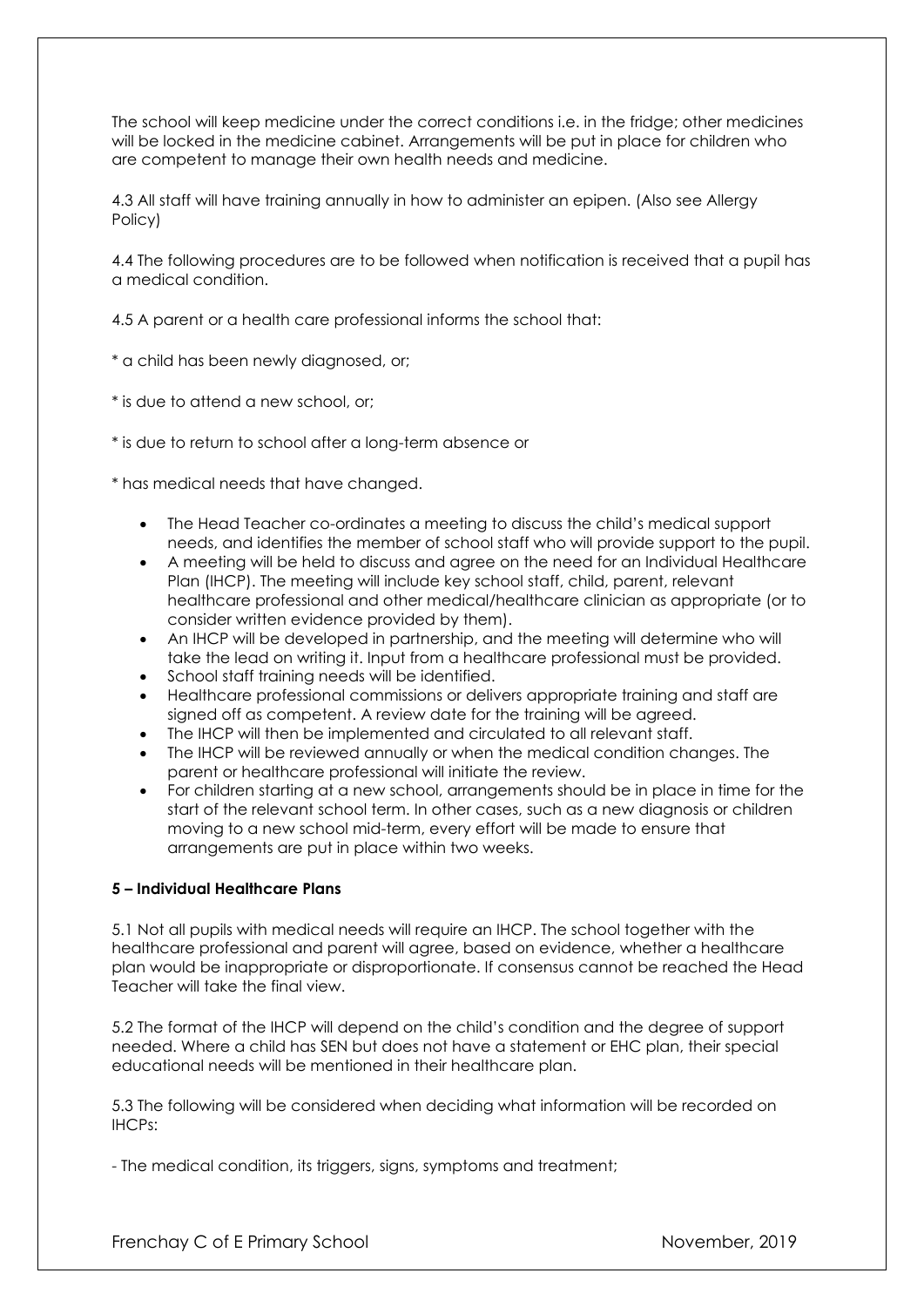- The pupil's needs including medication and other treatments;

- Specific support for the pupil's educational, social and emotional needs;

- The level of support needed (some children will be able to take responsibility for their own health needs) including in emergencies;

- Who will provide this support, their training needs, expectation of their role and confirmation of proficiency, and cover arrangements for when absent;

- Who in school needs to be aware of the child's condition and required support;

- Arrangements for written permission from parents and the Head Teacher for medication to be administered by a member of staff or self-administered by the pupil during school hours;

- Separate arrangements or procedures required for school trips or other school activities outside of the normal school timetable that will ensure the child can participate e.g. risk assessments;

- Where confidentiality issues are raised by the parent/child, the designated individuals to be entrusted with information about the child's condition; and

- What to do in an emergency, including whom to contact, and contingency arrangements. Some children may have an emergency healthcare plan prepared by their lead clinician.

#### **6 – Roles and Responsibilities**

6.1 Governing body

- Must make arrangements to support pupils with medical conditions in school, including making sure that a policy for supporting pupils with medical conditions is developed and implemented.

- Ensure that sufficient staff have received suitable training and are competent before they take on responsibility to support children with medical conditions.

#### **6.2 Headteachers**

- Ensure that their school's policy for supporting pupils with medical needs is developed and effectively implemented with partners. This includes ensuring that all staff are aware of the policy and understand their role in its implementation.

- Ensure that all staff who need to know (including first aiders) are aware of the child's condition.

- Ensure sufficient number of trained staff are available to implement and deliver all required IHCPs.

- Have overall responsibility for the development of IHCPs, including contingency and emergency arrangements.

- Ensure that school staff are appropriately insured and are aware they are insured to support pupils in this way.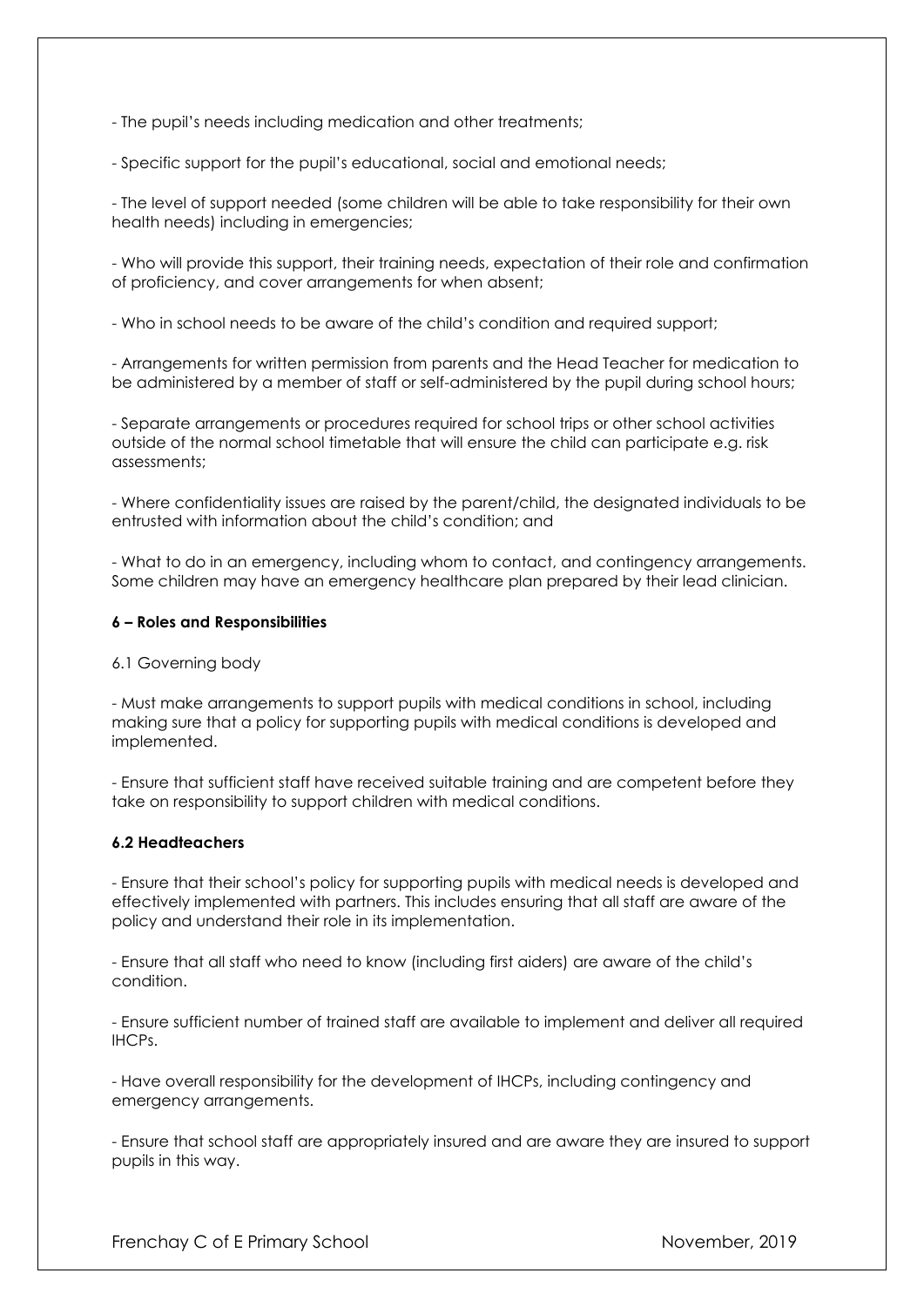- Ensure the school nurse is aware of children with medical conditions.

## **6.3 School staff**

- Any member of school staff may be asked to provide support to pupils with medical conditions, including the administering of medicines, although they cannot be required to do so.

- Should receive suitable and sufficient training and achieve the necessary level of competency before they take on responsibility to support children with medical conditions.

- Should know what to do and respond accordingly when they become aware that a pupil with a medical condition needs help.

## **6.4 School nurses**

- Responsible for notifying the school when a child has been identified as having a medical condition which will require support in school.

- Support staff to implement IHCPs, providing advice and training.

- Liaise with lead clinicians locally on support for child and associated staff training needs.

#### **6.5 Healthcare professionals (GPs etc)**

- Notify school nurse when a child has been identified as having a medical condition that will require support at school

- Provide advice on developing IHCPs.

#### **6.6 Pupils**

- Full involvement in discussions about their medical support needs.

- Contribute to the development of, and comply with, IHCP.

## **6.7 Parents**

- Provide the school with sufficient and up to date information about their child's medical needs.

- Contribute to the development of the IHCP.

- Carry out any action they have agreed to as part of the IHCP implementation.

## **6.8 Local Authority**

- Provide support, advice and guidance, including suitable training for school staff, to ensure that the support identified in the IHCP can be delivered effectively.

- Where a pupil would not receive a suitable education in a mainstream school because of their health needs, to make other arrangements.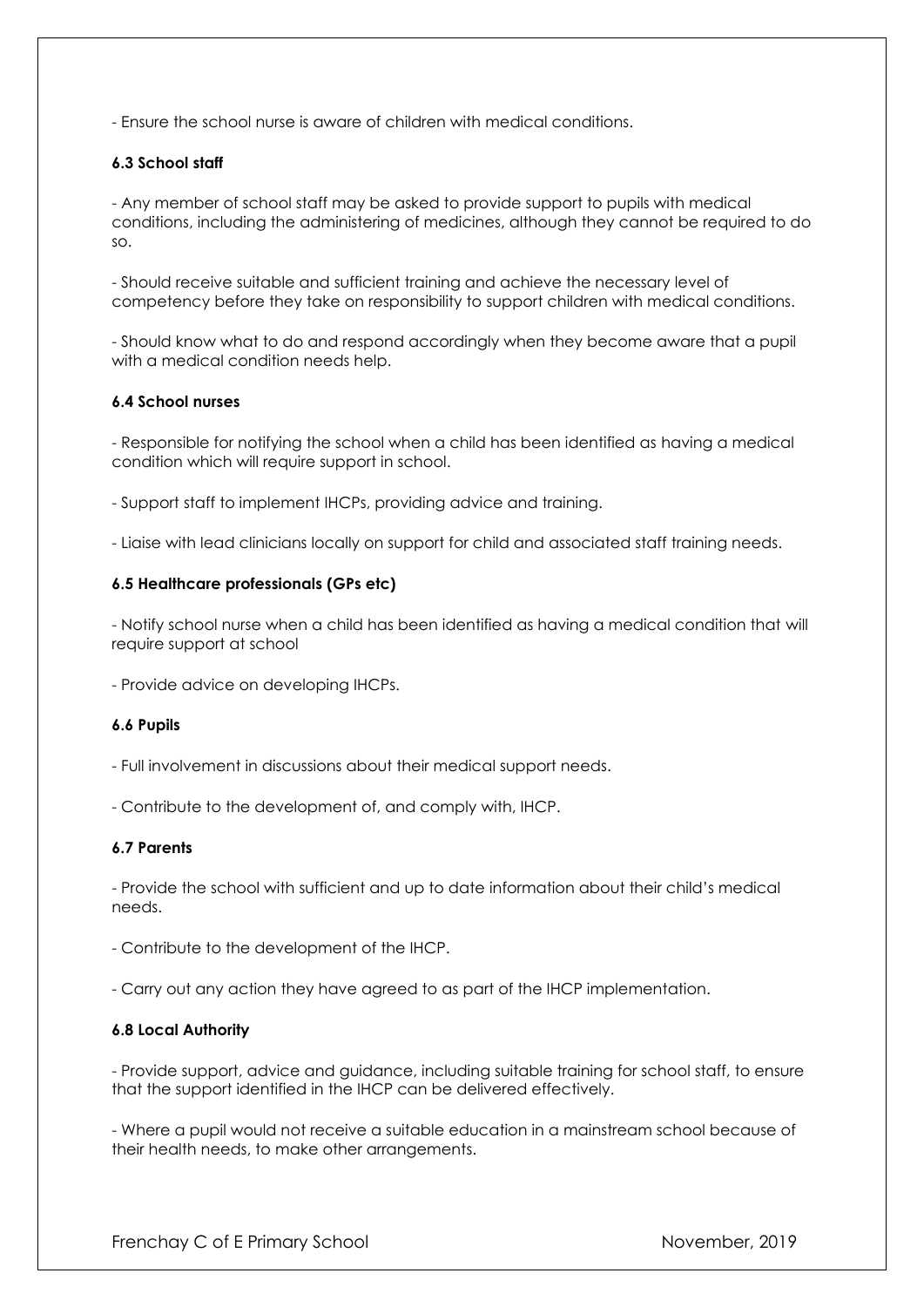# **7. Staff Training and Support**

7.1 Any member of school staff providing support to a pupil with medical needs will receive suitable training.

7.2 The relevant healthcare professional will normally lead on identifying the type and level of training required. The training will be sufficient to ensure that staff are competent and have confidence in their ability to support pupils with medical conditions.

7.3 School staff will not give prescription medicines or undertake healthcare procedures without appropriate training.

7.4 All school staff will be made aware of the school's policy for supporting pupils with medical conditions, and their role in implementing that policy.

## **8. Child's Role in Managing Their Own Medical Needs**

8.1 Where a child is deemed competent to manage their own health needs and medicines, this should be reflected in their IHCP.

8.2 Wherever possible children will be allowed to carry their own medicines and relevant devices, and to access their medicines for self-medication quickly and easily, but with an appropriate level of supervision.

#### **9. Managing Medicines on School Premises**

9.1 Medicines will only be administered at school when it would be detrimental to a child's health or school attendance not to do so.

9.2 All medicines will be safely stored in a location which is known and accessible.

9.3 Where a child has been prescribed a controlled drug, they may legally have it in their possession if they are competent to do so, but passing it to another child is an offence and will be dealt with accordingly.

9.4 The school will keep a record of all medicines administered to individual children stating what, how and how much was administered, when and by whom.

9.5 When no longer required medicines will be returned to parents to arrange for safe disposal.

#### **Records of Administration of Medicines**

A Record of Administration of Medicines will be maintained in the school office. No member of staff should administer any medicine without first checking and then completing the Individual Medication Record Sheet.

## **10. Emergency Procedures**

10.1 Each IHCP will clearly define what constitutes an emergency and explain what to do, including ensuring that all relevant staff are aware of emergency symptoms and procedures.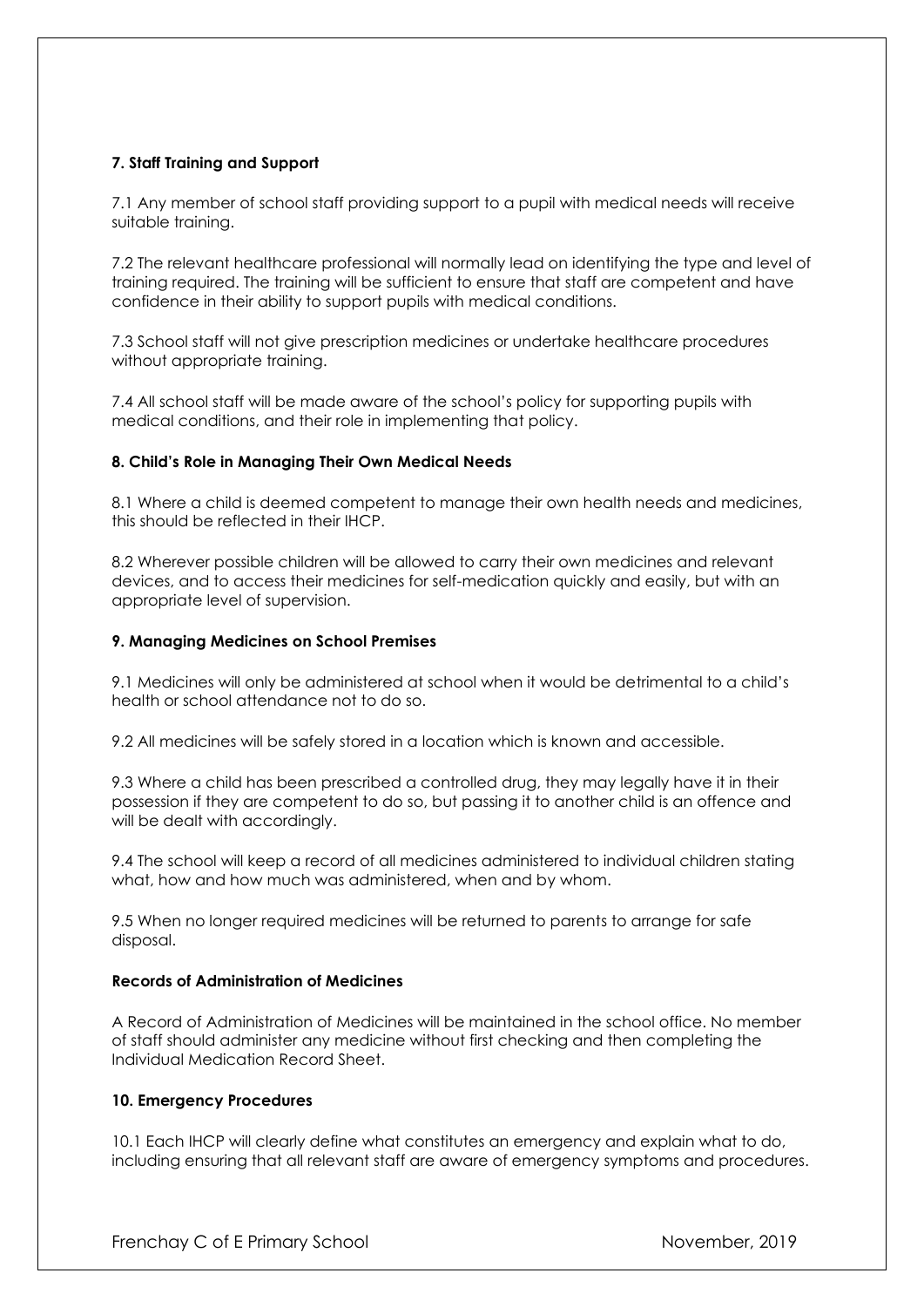10.2 If a child is taken to hospital, a member of school staff will stay with the child until the parent arrives.

# **11. Use of Emergency Salbutamol Inhalers**

11.1 From October 2014 schools have been allowed to keep salbutamol inhalers and spacers for use in emergencies. Written/verbal permission is given by parents to use these in emergency situations.

## **12. Defibrillator Provision**

12.1 A defibrillator is a machine used to give an electric shock to restart a patient's heart when they are in cardiac arrest. The school *does not* have a defibrillator.

# **13. Day Trips, Residential Visits and Sporting Activities**

13.1 Pupils with medical conditions will be actively supported to participate in school trips and visits, or in sporting activities.

13.2 School will consider what reasonable adjustments may be required to enable children with medical needs to participate fully and safely on trips and visits. This will be considered as part of the activity risk assessment to take account of any steps needed to ensure that pupils with medical conditions are included.

# **14. Unacceptable Practice**

14.1 The following is regarded by the school as unacceptable practice:

- Preventing children from easily accessing their inhalers and medication;
- Assuming that every child with the same condition requires the same treatment;
- Ignoring the views of the child, parents or medical professionals;

- Sending children with medical conditions home frequently, or preventing them from staying for normal school activities;

- Penalising children for their attendance record if their absences are related to their medical condition;

- Preventing pupils from drinking, eating or taking toilet breaks whenever they need to in order to manage their medical condition effectively;

- Requiring parents to attend school to administer long-term medication or provide medical support to their child including toileting issues; and

- Preventing children from participating, or creating unnecessary barriers to children participating, in any aspect of school life, including school trips.

## **15. Liability and Indemnity**

15.1 Insurance provided by Zurich Municipal. Policy available from school office.

# **16. Complaints**

Frenchay C of E Primary School November, 2019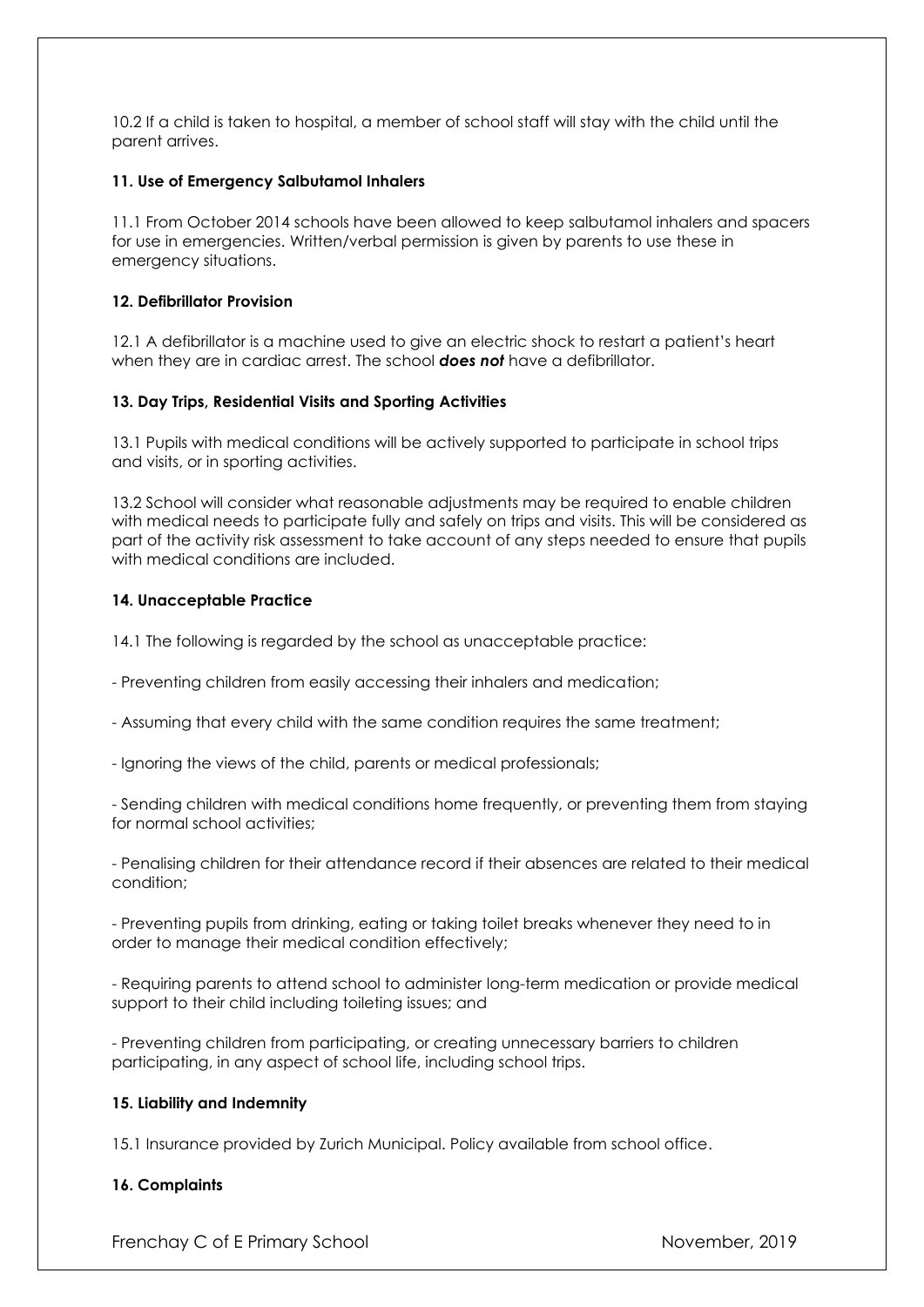16.1 If parents or pupils are dissatisfied with the support provided by the school to pupils with medical conditions, they should discuss their concerns directly with the school. If the issue remains unresolved, they may make a formal complaint via the school's complaint procedure. A copy can be found on the school website.

# **17. Approval and Review**

17.1 This Policy was approved by the Full Governing Body.

Signed……………………………………….. Chair of Governors

Date: ………………………………………….

Review Date: November 2022

Please see Appendix 1 for Intimate Care policy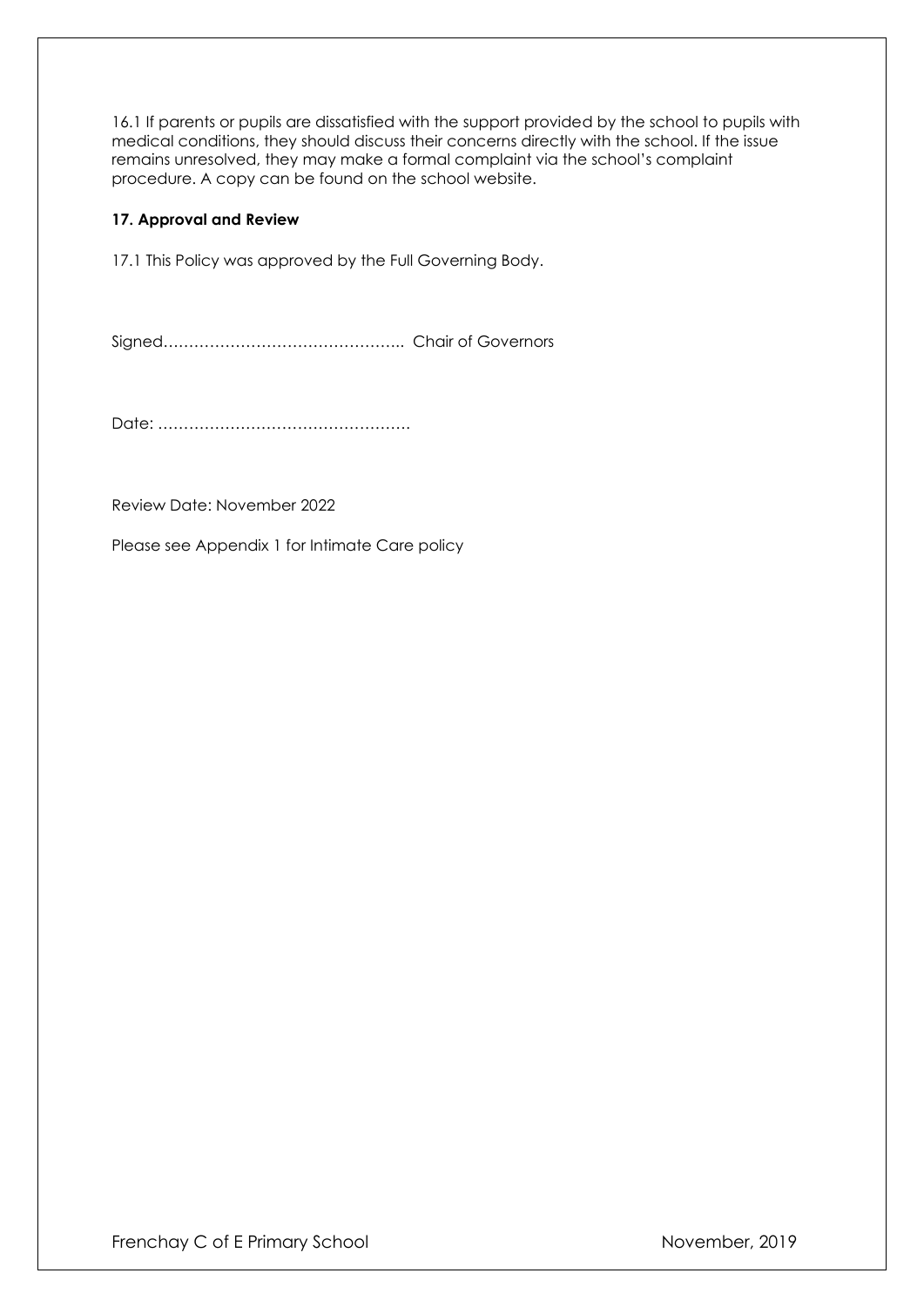# **Policy for Intimate Care**

# **Appendix 1**

# **Introduction**

Intimate care is any care which involves washing, touching or carrying out an invasive procedure (such as cleaning up a pupil after they have soiled themselves) to intimate personal areas. In most cases such care will involve cleaning for hygiene purposes as part of a staff member's duty of care. In the case of a specific procedure only a person suitably trained and assessed as competent should undertake the procedure, (e.g. the administration of rectal diazepam.)

The issue of intimate care is a sensitive one and will require staff to be respectful of the child's needs. The child's dignity should always be preserved with a high level of privacy, choice and control. There shall be a high awareness of child protection issues. Staff behaviour must be open to scrutiny and staff must work in partnership with parents/carers to provide continuity of care to children/young people wherever possible.

Frenchay CE Primary School is committed to ensuring that all staff responsible for the intimate care of children will undertake their duties in a professional manner at all times. Frenchay CE Primary School recognises that there is a need to treat all children with respect when intimate care is given. No child should be attended to in a way that causes distress or pain.

# **Our approach to best practice**

The management of all children with intimate care needs will be carefully planned. The child who requires intimate care is treated with respect at all times; the child's welfare and dignity is of paramount importance.

Staff who provide intimate care are trained to do so (including Child Protection and Health and Safety training in lifting and moving) and are fully aware of best practice. Apparatus will be provided to assist with children who need special arrangements following assessment from physiotherapist/ occupational therapist as required.

Staff will be supported to adapt their practice in relation to the needs of individual children taking into account developmental changes such as the onset of puberty and menstruation. Wherever possible staff who are involved in the intimate care of children/young people will not usually be involved with the delivery of sex education to the children/young people in their care as an additional safeguard to both staff and children/young people involved.

The child will be supported to achieve the highest level of autonomy that is possible given their age and abilities. Staff will encourage each child to do as much for him/herself as he/she can. This may mean, for example, giving the child responsibility